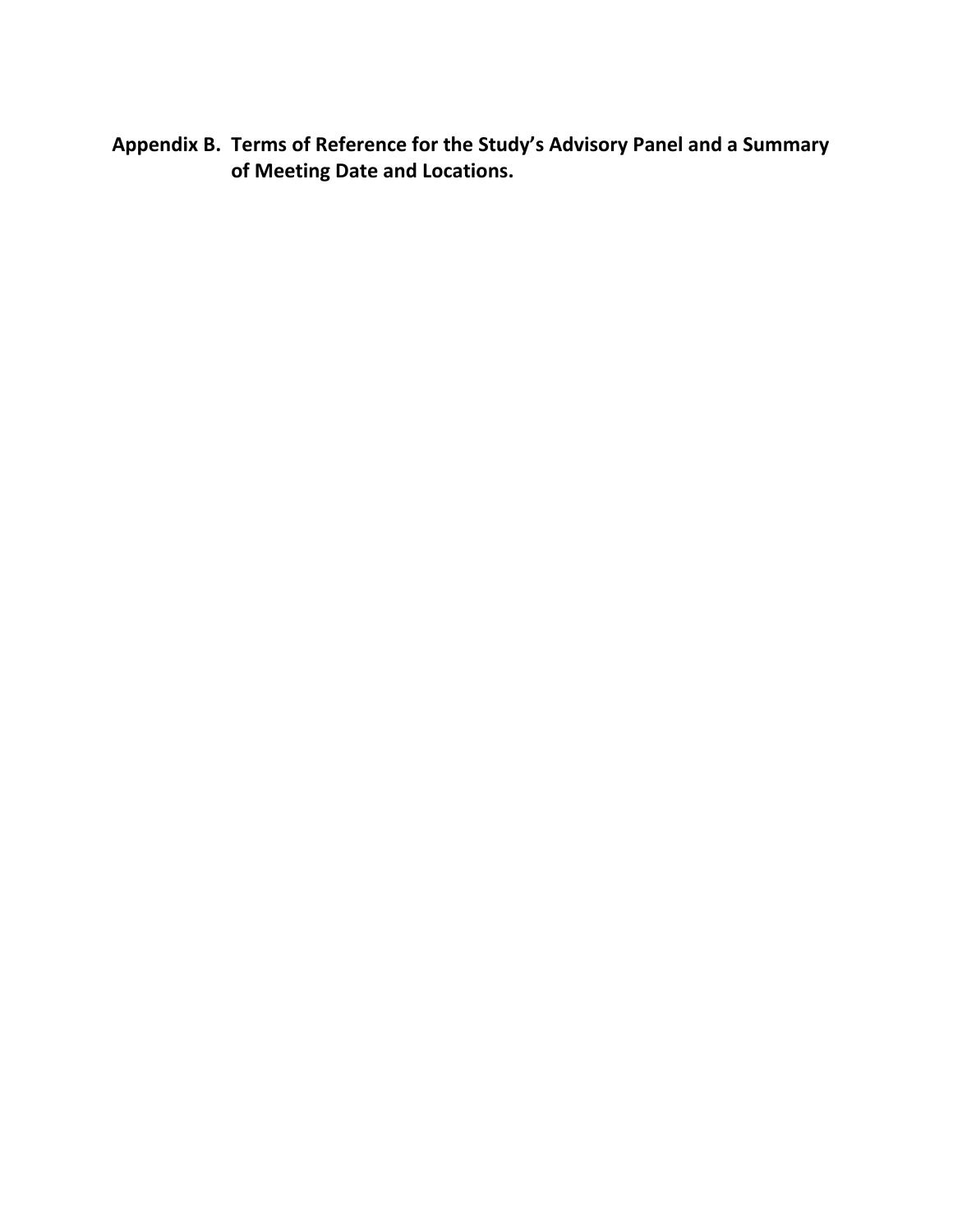

# **Terms of Reference**

## **Advisory Panel to a Study of Alternative Escapement Goals for Bristol Bay, Alaska**

February 2014

#### **Introduction and Purpose**

This Advisory Panel (AP) has been formed to provide information, expertise, and feedback during the execution of a scientific study to examine alternative escapement goals for sockeye salmon in Bristol Bay.

The AP was created to help make the results from the scientific study empirically based, practical, and useable by those in the industry and on the Alaska Board of Fisheries.

### **Background**

In December 2012 the Alaska Board of Fisheries (Board) struck a committee to oversee the analysis of *optimum escapement goals* (OEGs) for Bristol Bay sockeye salmon. OEG is a broad term that encompasses escapement goals designed to take into account factors other than biological yield. OEGs can be fixed escapement goals or policies designed to meet objectives such as fixed harvest rates or fixed catches. The Board action was in response to proposed revisions to Bristol Bay sockeye salmon escapement goals by the Alaska Department of Fish and Game (ADF&G). At the time, the Board stated that the OEG analysis was:

"… *intended to give industry time to meet, discuss, and analyze economic information that would assist the Board in developing OEGs*"

ADF&G agreed to postpone the implementation of recommended Biological Escapement Goals (BEGs) for six sockeye stocks until the 2015 season, pending the results of an OEG analysis, which are expected prior to the 2015 season.

The Bristol Bay Economic Development Corporation (BBEDC) committed to helping lead an analysis of alternative escapement goals for Bristol Bay sockeye salmon. Some salmon processors in Bristol Bay and the driftnet fleet's Regional Seafood Development Association (BB‐RSDA) also pledged financial support to the analysis.

## **Advisory Panel Membership**

Prerequisites for serving on the AP will be expertise in Bristol Bay in one or more of the following areas: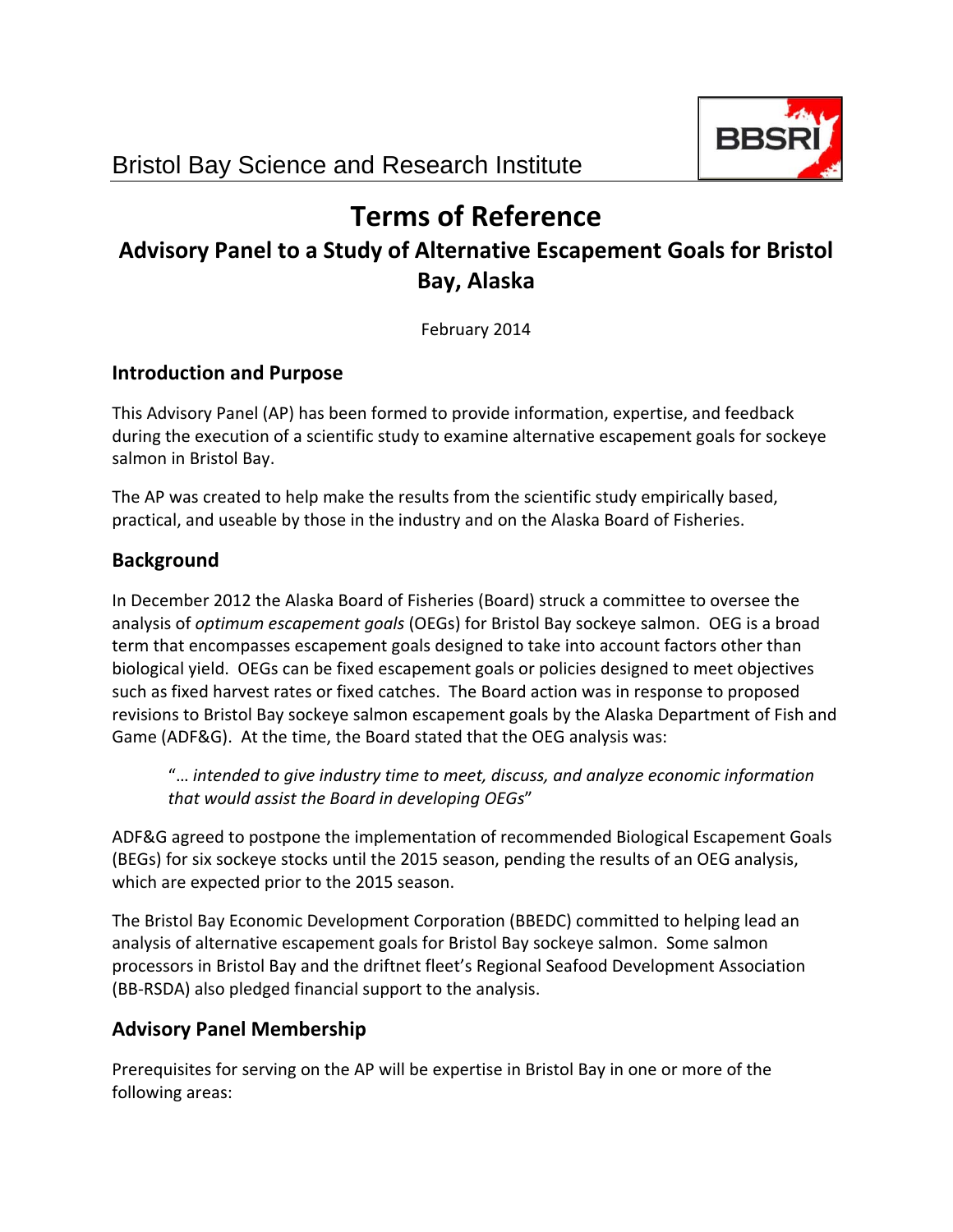- Harvesting
- Processing
- Fishery management
- The regulatory process of the Alaska Board of Fisheries

In addition, scientists and economists familiar with the methods used in this study may serve on the AP.

AP members will be selected by the Project Manager (M. Link) based their expertise and knowledge of the Bristol Bay salmon fishery; he will also rely on input from BBEDC, BB‐RSDA, ADF&G, and others in the Bay's harvesting and processing industry. The 3‐person OEG committee appointed by the Board of Fisheries (Regnart, Johnson, and Link) will also serve on the AP.

The Project Manager serves as the Chair of the AP. AP members serve at the discretion of the Chair. Although the Chair may remove an AP member for any reason, diverse opinions and perspectives will not be grounds for removal. Removals would be reserved primarily for any obvious violations of the guiding principles of the AP (see Section 6).

Any temporary or permanent replacements for individual members must be approved in advance by the Chair.

## **Role of the Advisory Panel**

The AP will assist the study team by providing input in several ways.

- Identify sources of foregone wealth in the fishery that might be captured under alternative escapement goal management.
- Provide information and data on harvesting and processing costs.
- Help to characterize how harvesting and processing costs and product value might change under alternate escapement goal strategies.
- Assist with the development of alternative escapement goal strategies for the study team to analyze.
- Help characterize long-term processor investment decisions and long-term harvester fishing decisions under alternative escapement goal strategies.
- Help evaluate the practical consequences of any modifications to escapement goal management in Bristol Bay.
- Act as ambassadors to the study within the greater Bristol Bay fisheries community by providing colleagues and others with their first‐hand experience with the transparency and applicability of methods and rigor of the study.

Input to the study team will be done in a workgroup manner and input by the AP is not binding. However, a constructive and positive treatment of AP input can be expected given the goal of AP members acting as ambassadors to the greater community.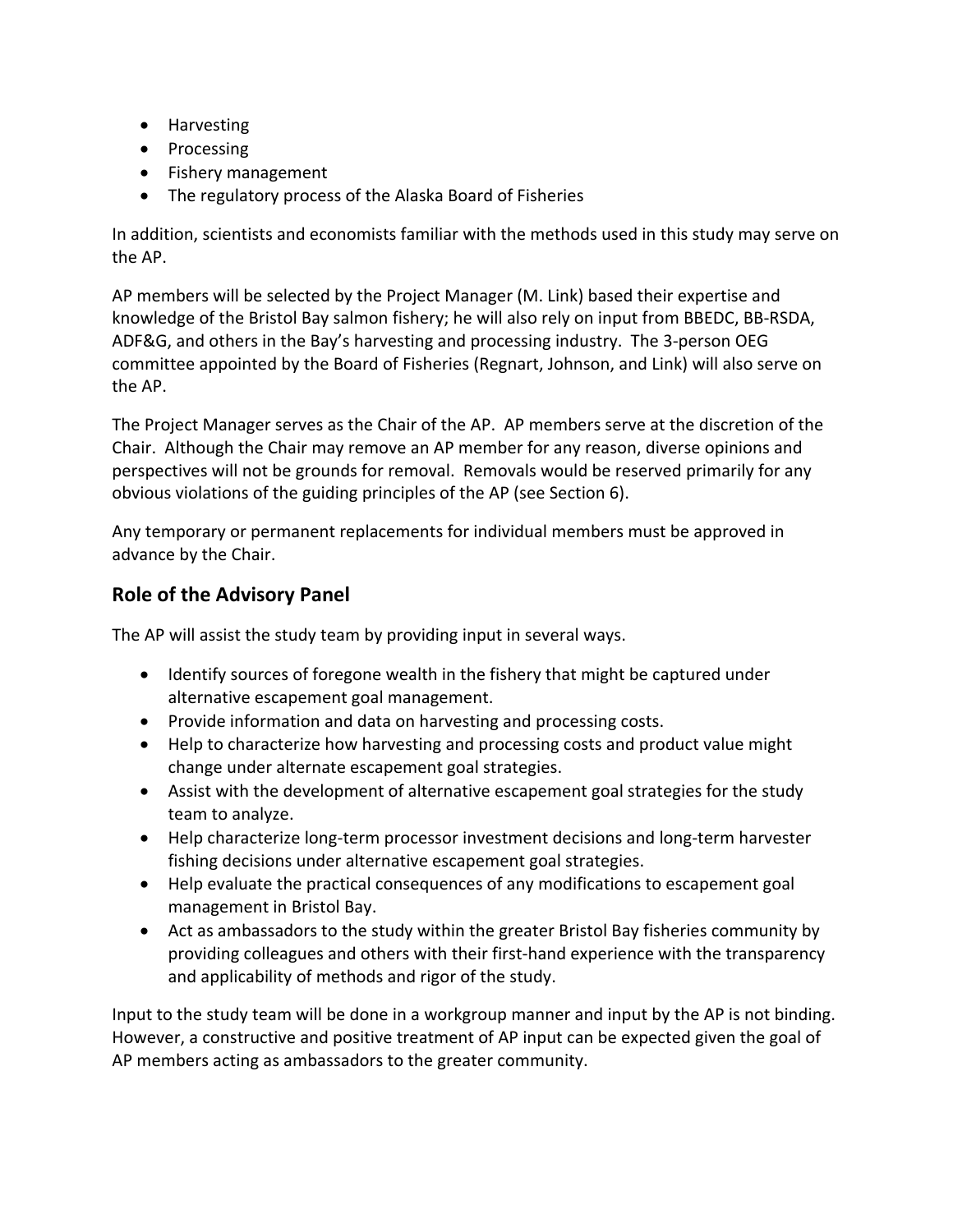#### **Scope and Methods of Work**

The AP will provide its input to the study team primarily through 5 or 6 one-day meetings beginning in March 2014 and ending December 2014.

The study team acknowledges the value of AP members' time and will strive to respect that and operate meetings in the most efficient manner. The Project Manager will provide the AP with an agenda and packet of supporting materials approximately 2 weeks prior to each meeting. The packet will contain materials to read before the upcoming meeting and/or questions to ponder. The AP members should prepare to address these questions during the meetings. Preparation for each meeting will typically require 1 day of effort.

The AP meeting format will be along the lines of a "workgroup" or "working group", where questions and discussion are encouraged at any time during the meeting. On rare occasions during presentations, the Chair may ask to hold questions until the end. AP members are free to suggest modifications to the meeting format and content.

#### **Code of Conduct, Fairness, and Impartiality**

AP members have volunteered for service because of their long history and passion for the sustainability of the Bristol Bay salmon fishery.

AP members recognize that with a fair and equitable examination of escapement goals in Bristol Bay has the potential to improve the economic condition for all in the fishery. The value of the study will ultimately depend on the degree to which others view this as a fair and equitable examination of the issues.

AP members will adhere to the following guiding principles.

- Be considerate of the time and efforts of fellow AP members and those on the study team.
- Help to build trust and maintain a creative and supportive environment during meetings.
- Separate ideas from individuals; critique ideas and not individuals.
- Recognize the value of trust when brainstorming new ideas and use discretion when discussing AP dialogue outside of the AP.
- Respect confidentiality when members explore hypothetical situations or share information on cost or revenue data.
- Not distribute or discuss with others preliminary results that the study team asks to remain confidential until further analysis and review is complete.
- Employ fairness and impartiality when describing the study results to others; put differently, avoid manipulating results from the study.